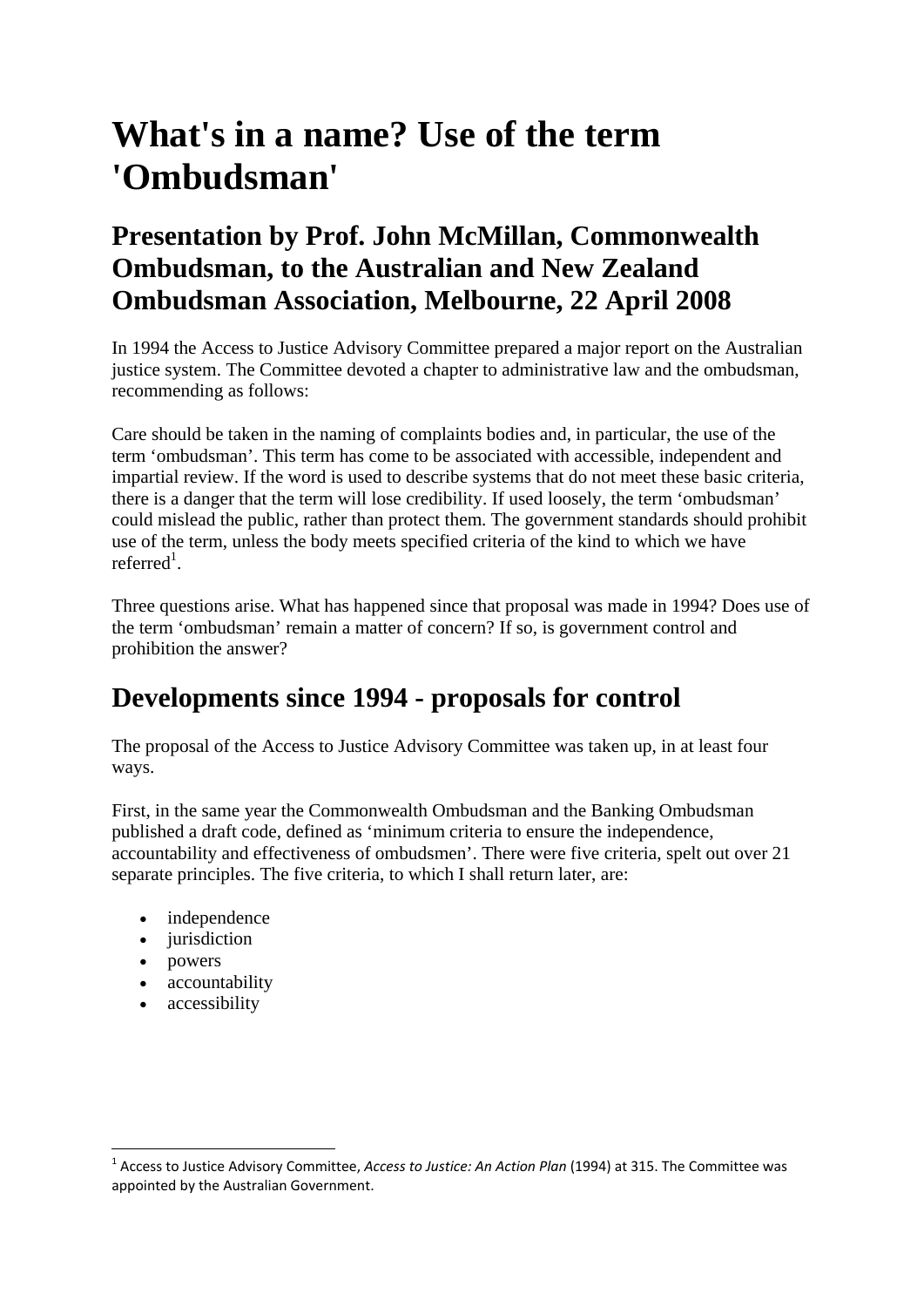The code was endorsed in 1997 by the parliamentary ombudsman offices<sup>2</sup> that are members of the Australasian Pacific Ombudsman Region of the International Ombudsman Association. Beyond that, the code seems not to have gained wider circulation or publication<sup>3</sup>.

Secondly, in 1997 the Commonwealth Minister for Customs and Consumer Affairs published a set of 'Benchmarks for Industry-Based Customer Dispute Resolution Schemes'<sup>4</sup> . The Benchmarks were built around six criteria, of which the first three are the same as those in the Ombudsman list:

- accessibility
- independence
- accountability
- fairness
- efficiency
- effectiveness

The Benchmarks are applied by the Australian Securities and Investment Commission in accrediting industry complaint schemes. The Benchmarks are also reasonably well known and used as a best practice guide by complaint handling bodies.

Thirdly, the South Australian *Ombudsman Act 1972* was amended in 2002 to prohibit government agencies from using the term 'ombudsman' to describe a process or procedure by which the agency investigates and resolves complaints against itself<sup>5</sup>. In effect, government agencies are prohibited from taking executive action to create an 'internal ombudsman'.

Fourthly, a light touch accreditation scheme has emerged through the membership criteria administered by the Australian New Zealand Ombudsman Association<sup>6</sup>. ANZOA is rigorous in deciding which organisations are eligible to join as full members. ANZOA applies the six industry benchmarks noted above, supplemented by a further eight pages of ANZOA guidance and explanation on how those benchmarks apply to ombudsman schemes.

#### **Developments since 1994 - unsystematic use of 'ombudsman'**

Has the problem been solved? The short answer is no. Since 1994 there has been a proliferation in use of the term ombudsman.

 Many local councils and universities have created an internal ombudsman, sometimes called by that name. Examples are the Sutherland Shire Council, Warringah Shire

 $^{2}$  The terms 'parliamentary' and 'industry' ombudsman are an accustomed way of differentiating between ombudsman offices created by Parliament to receive complaints against government agencies, and ombudsman schemes that receive complaints against private sector bodies such as banks, telecommunications providers and gas and electricity utilities. The industry ombudsmen are usually incorporated under the Corporations Law, at times in response to legislation providing that a company will not be licensed to provide services to the public unless it is a member of the applicable industry ombudsman scheme.<br>
<sup>3</sup> The draft code was published in (1994) 39/40 Admin Review 60-61.<br>
<sup>4</sup> The Benchmarks are available at <u>www.treasury.gov.au</u>, un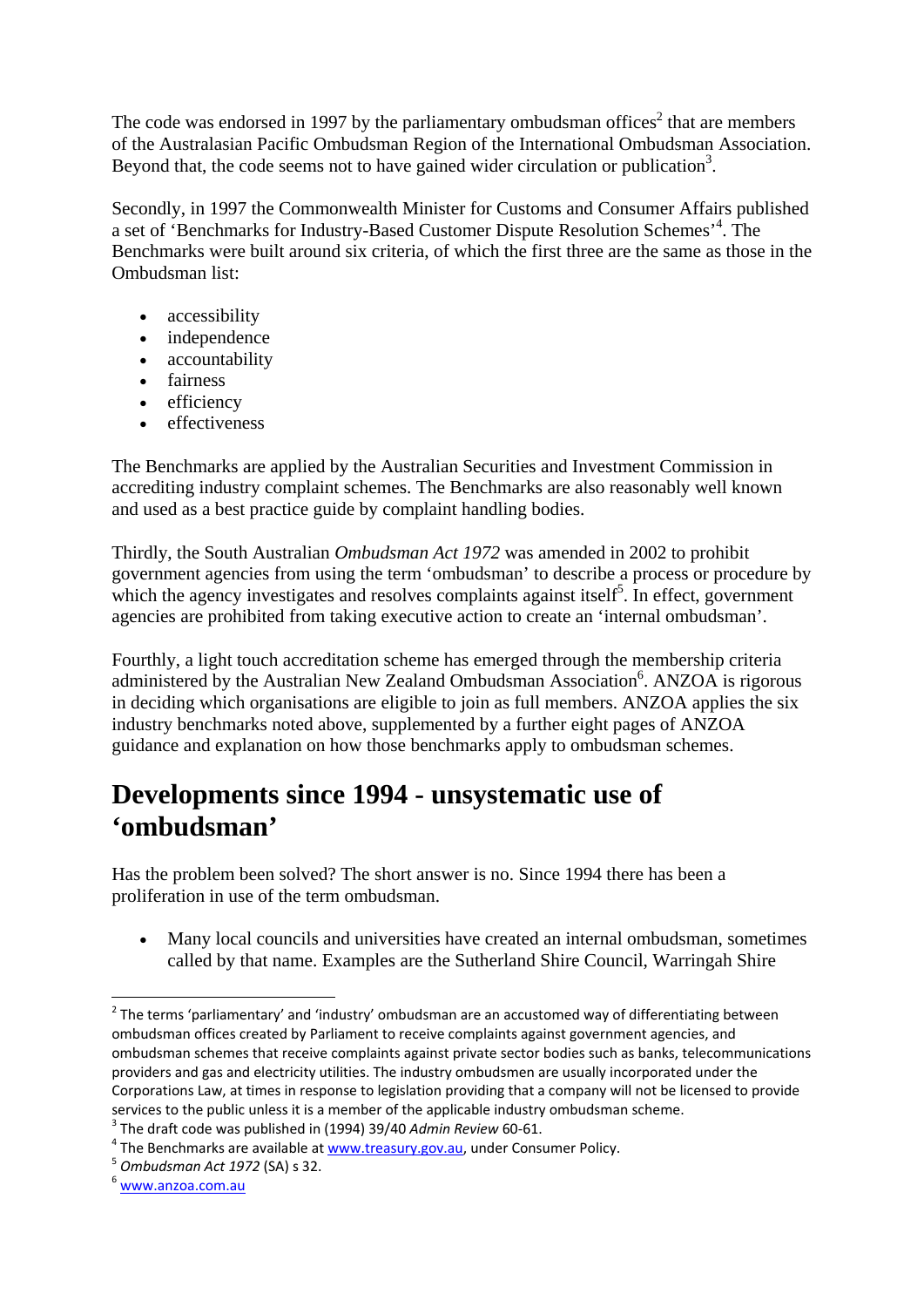Council, Wollongong Shire Council, University of New England, and University of Technology Sydney. The ombudsman designate is often a staff member of the organisation - sometimes with other part-time duties in the organisation - who reports to other senior officers in the organisation.

- Some companies such as Westpac, Synergy and AAMI have likewise created an internal ombudsman.
- There are ombudsmen created by industry bodies, such as the Produce and Grocery Industry Ombudsman. The function of that particular office is not to resolve complaints from the public but to mediate industry disputes over the supply of produce to markets and retailers. There is a \$50 application fee to engage the services of the Ombudsman.
- There are government ombudsmen that do not follow traditional principles: an example is the Private Health Insurance Ombudsman, established by statute, but who is appointed by the Minister for Health, can be dismissed by the Minister for misbehaviour, and can be directed by the Minister to investigate and report to the Minister<sup>7</sup>.
- Almost every month in the media the government is called on to create a new specialised ombudsman office. Over the last few years I have counted at least thirty such proposals, including a sports ombudsman, medical ombudsman, aged care ombudsman, superannuation ombudsman, student ombudsman, youth ombudsman, research ombudsman, crimes victim ombudsman, franchising ombudsman, arts ombudsman, motor industry ombudsman, airport ombudsman, sports doping ombudsman, gambling ombudsman - and to add colour to the list - strata title ombudsman, online auction ombudsman, grains ombudsman, drinking ombudsman (the line starts behind me), and funeral ombudsman (the line starts next door).

In one sense it is a pleasing development that there are now so many offices described as ombudsman. The term 'ombudsman' has become a mark of public respect, associated with fair and independent resolution of grievances. In a short period the ombudsman model has become a popular and fast growing method of dispute resolution.

#### **Should we be concerned?**

Why, then, should we be concerned? Self evidently the length of the list of bodies that are or wish to be called ombudsman is not a problem. The problem has more to do with unconstrained and unsystematic use of the term.

Let me give two examples of the danger. One was a private members bill that was introduced into the Australian Parliament in 2006 to create an Airport Development and Aviation Noise Ombudsman<sup>8</sup>. Apart from the title Ombudsman, I could see little that corresponded with established use of the term ombudsman:

- the Ombudsman was to be appointed by the Minister for Aviation
- there were no criteria for removal from office
- the Ombudsman's function was defined in the Bill as being 'a point of liaison between the Minister and the public' on airport development and aircraft noise, and to advise the Minister on the likely impact of airport development

 $7$  Private Health Insurance Act 2007 (Cth) ss 253-1, 253-35, 241-50.

<sup>&</sup>lt;sup>8</sup> Airport Development and Aviation Noise Ombudsman Bill 2006.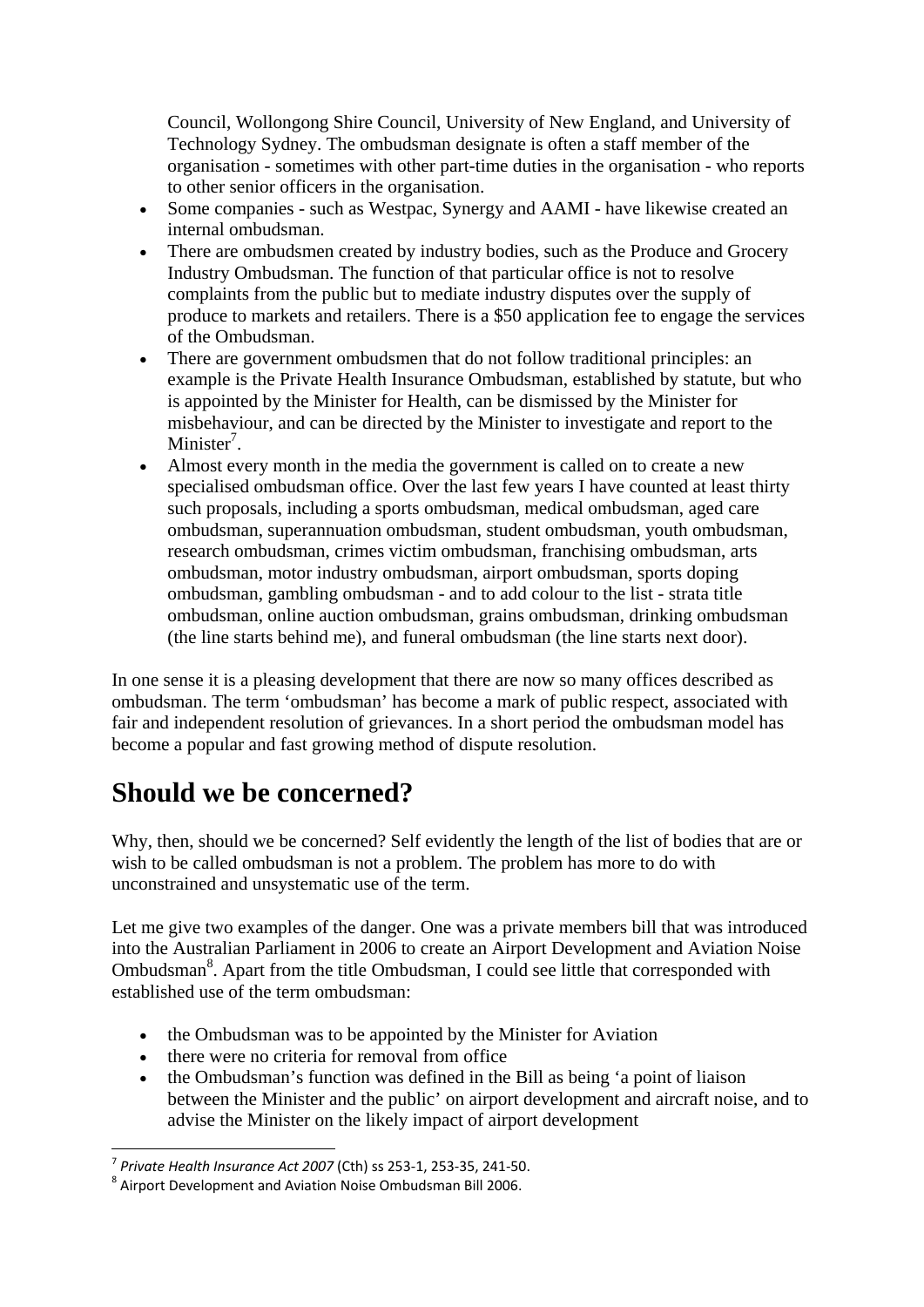- the Ombudsman did not have any coercive powers, or any legal protections
- if perchance the Ombudsman received a complaint from a member of the public, it was to be referred to the Commonwealth Ombudsman for investigation!

That of course was a private members bill, and does not necessarily reflect any wider thinking. It is nevertheless a pointer to a wider misunderstanding and theoretical fuzziness.

My second example concerns the Australia Government decision in 2007 to create a new ombudsman office, the Workplace Ombudsman<sup>9</sup>. It was created from an existing office, the Office of Workplace Services. In part this was a re-badging exercise, but it was also the creation of a new and distinctive office that departs in some respects from traditional ombudsman models.

- My office has jurisdiction to receive complaints against the Workplace Ombudsman (as indeed we do in reasonably large numbers<sup>10</sup>). I think it odd in principle that one ombudsman should have jurisdiction to receive complaints against another. Arguably this reflects a failure to think through the nature of the new office.
- The Workplace Ombudsman can investigate complaints, but in the public eye has been portrayed more as a body that enforces employee protection laws, with power to prosecute employers that are in breach of those laws, and to instigate legal proceedings to recover workplace entitlements. The Workplace Ombudsman is more an enforcement than an investigation agency, as captured in the Workplace Ombudsman's forthright warning to employers that he 'will not hesitate to … prosecute<sup> $11$ </sup>.
- There has been an uncommon degree of media interest in the work of the Workplace Ombudsman, that has embroiled it in political controversy and with unions: there have been headlines such as 'unions target workplace ombudsman'; the office was criticised by former ACTU Secretary Greg Combet of being 'politically motivated', and by the current ACTU Secretary for only investigating complaints raised in the media; and it was then defended by Minister Joe Hockey, alleging that criticism of the Ombudsman was 'part of a wider scare campaign on industrial relations' by unions<sup>12</sup>. Unusually for an Ombudsman's office, it was accompanied by journalists during workplace inspections.
- There has been a confusing portrayal in the media of the Workplace Ombudsman's independence. On the one hand, the office has been lauded for its activity and fearless stance; on the other, one newspaper reported that the Minister for Workplace Relations had ordered the Ombudsman to start an immediate investigation of a particular industrial problem $^{13}$ .
- There has also been confusion between the Workplace Ombudsman and the Commonwealth Ombudsman. Newspaper reports sometimes state that my office is

<sup>&</sup>lt;sup>9</sup> Workplace Relations Act 1996 (Cth) Part 5A.

<sup>&</sup>lt;sup>10</sup> 665 complaints were received in the 2007-08 reporting period, many of which were out-of-jurisdiction complaints meant for the Workplace Ombudsman: Commonwealth Ombudsman, *Annual Report 2007 ‐ 08* at p 149.

<sup>&</sup>lt;sup>11</sup> 'Warning rushed on AWAs', ABC News online, 2 Dec 2007. The Workplace Ombudsman was reported to

<sup>&</sup>lt;sup>12</sup> M Skulley, 'Unions target Workplace Ombudsman', AAP News 21 Aug 2007; M Bachelard, 'Workplace<br>Ombudsman proves his mettle and leaves critics flummoxed', The Age, 17 Sept 2007.

<sup>&</sup>lt;sup>13</sup> M Bachelard, 'Government WorkChoices campaign in tatters over ad', *The Age*, 7 Aug 2007.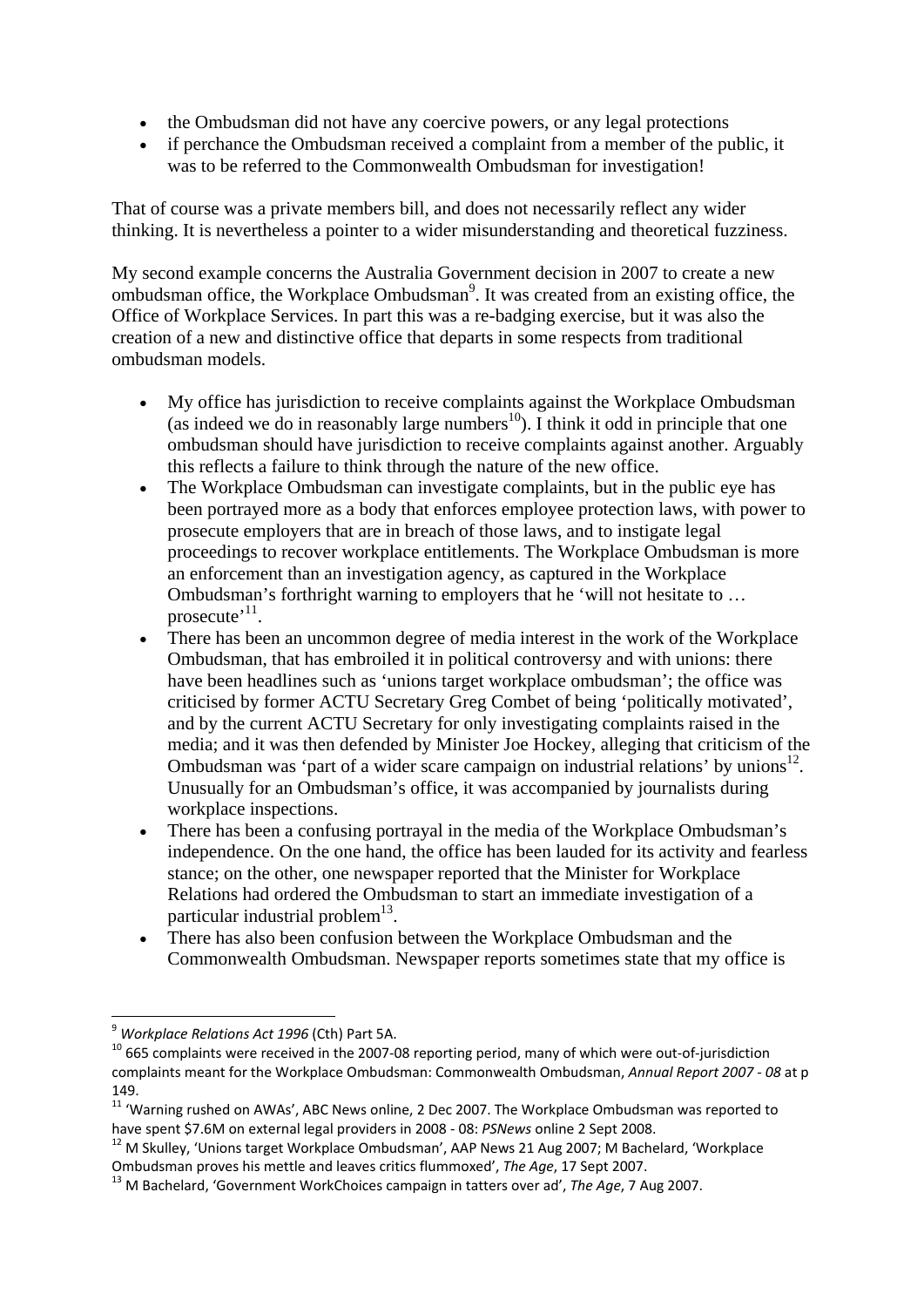undertaking an industrial investigation with a view to prosecution<sup>14</sup>, and there has been a surge in out-of-jurisdiction complaints to my office that were meant for the Workplace Ombudsman.

 Legislation introduced into the Australian Parliament in November 2008 - the Fair Work Bill 2008 - will replace the Workplace Ombudsman with a new office of Fair Work Ombudsman. The functions of the Fair Work Ombudsman include some typical ombudsman functions (investigating complaints about breach of industrial laws, and monitoring compliance with the legislation), as well as less typical functions (promoting harmonious and cooperative workplace relations, commencing legal proceedings for enforcing the legislation, and issuing compliance notices to employers) (cl 682, 701). There is a marked departure from the classic ombudsman model in two provisions that authorise the Minister to give written directions of a general nature to the Fair Work Ombudsman, and to direct the Ombudsman to provide a specified report relating to the Ombudsman's functions (cl 684, 685). The Fair Work Ombudsman must comply with both kinds of direction.

How do we take stock of those trends? Firstly, let me emphasise that I make no criticism of the work undertaken by other complaint handling, dispute resolution, or investigation bodies. I admire the energy and activity of the Workplace Ombudsman and acknowledge the necessary role it plays. An endless variety of different bodies has been created in and outside government to protect the public interest, which is undeniably a good development.

Calling a body an ombudsman, or calling it by some other name, does not mean that it is better or worse at what it does than a body with a different title. For example, depending on which jurisdiction you are in, a complaint against police would be made to an ombudsman, a law enforcement ombudsman, a police complaints authority, a crime and corruption commissioner, a crime and misconduct commissioner, or an integrity commissioner.

On one view, therefore, labels do not matter. Call a body what you will - a commissioner, an inspector-general, a complaint authority, or an ombudsman. Nomenclature, this argument runs, is unimportant: we should look instead at defining criteria for complaint investigation and to benchmark performance.

There is force in that view, as illustrated by the recent growth in complaint handling and oversight mechanisms throughout the public and private sector. If the institution and the name 'ombudsman' has been a catalyst in that change, well and good.

Yet I think an issue does remain. The challenge laid down by the Access to Justice Advisory Committee in 1994 to control the use of the term ombudsman is still relevant, and the challenge has not been addressed. Something will be gained by defining and safeguarding the term ombudsman. Equally, something will be lost by not doing so.

### **Something to be gained**

*Stimulus to good practice in complaint handling and oversight:* The term ombudsman has become popular, as the Access to Justice Committee observed, because it has become

 $14$  Eg, 'Migrant exploitation claims investigated', The Age 20 Jan 2008; E Duff, 'Diplomats head bush to hear abuse claims', *Sydney Morning Herald*, 20 Jan 2008; A Symonds, 'Check on skilled migrants' *AAP News* online, 24 Jan 2008.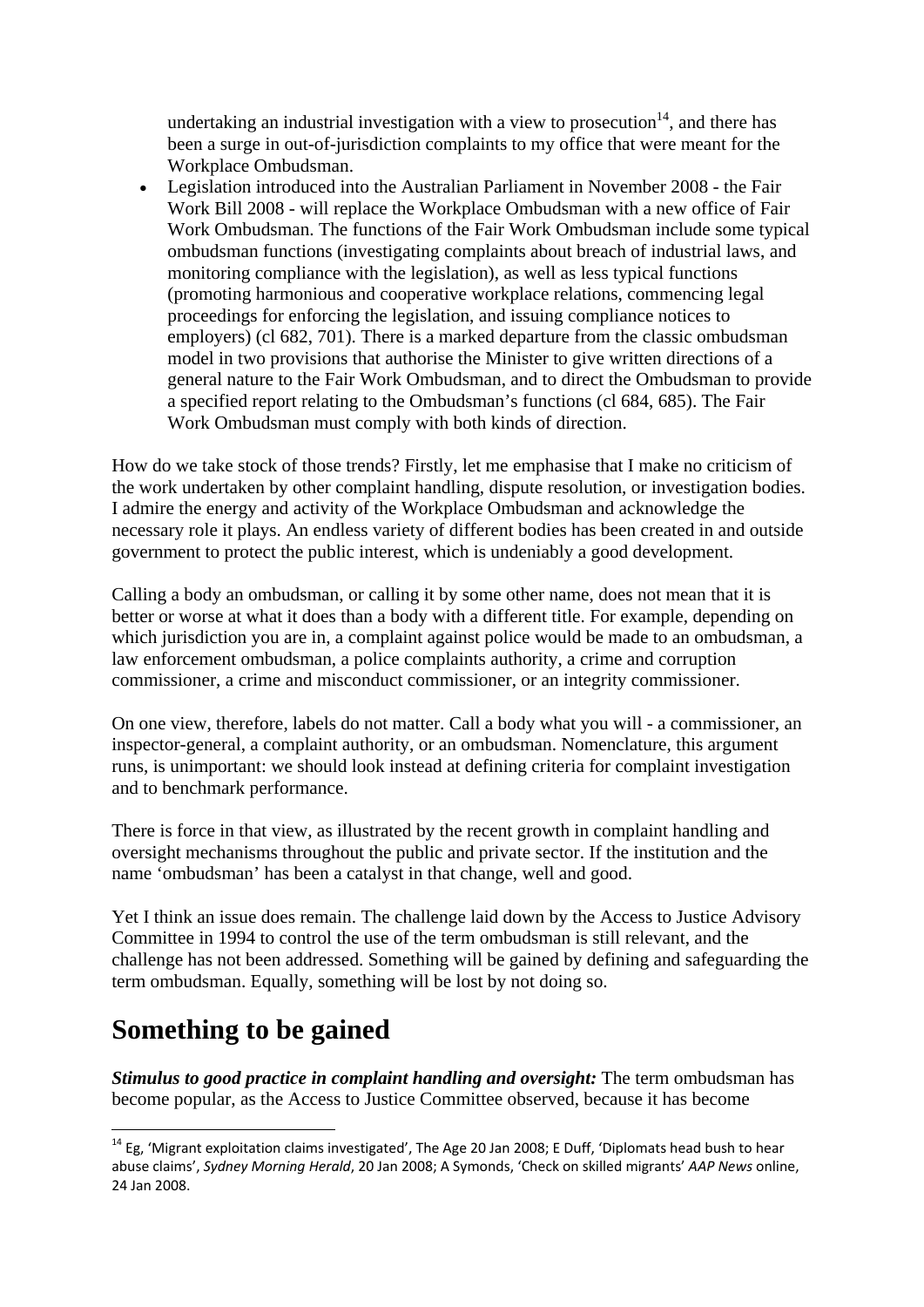associated with independent, accessible, impartial review. In both government and industry we now have a system of complaint-handling bodies across the country that are accessible to the public, that go about their work in an independent manner, and that produce outcomes that are respected for their fairness and impartiality.

*Public awareness of the right to complain:* Public awareness surveys conducted by my office confirm that the right to complain has become deeply embedded in community thinking. When asked an unprompted question about what they would do when faced with a particular problem, 75% of respondents in one survey said 'I will complain'. When asked 'where?', close to 60% said 'to a parliamentarian or an ombudsman'. It is significant that the community knows they have a right to complain about government to an independent body, and not to face obstruction or reprisal for exercising that fundamental human right.

*Guidance in our own work:* There are roughly 700 people employed in ombudsman offices across the country, handling in excess of 400,000 complaints from the public each year. The integrity of that work depends on the large number of ombudsman offices and staff having a clear understanding of how they should go about their work. It is easier to ensure consistency and professionalism in ombudsman work if there is a clear model to work from, and a set of agreed principles. In my own office, an agreed understanding of our ombudsman role is the major benchmark we use to guide and evaluate our work in handling tens of thousands of diverse and different approaches and complaints each year.

# **Something to be lost**

*Public confusion:* 'Ombudsman' is a brand name that has gained traction. Like any valuable brand name, it will only retain value if there are controls on how it is used. Public confusion about what to expect when you approach an ombudsman's office will undermine its value. We work hard, for example, to convey the subtle message that we are forceful in pursuing legitimate complaints but do not act as advocates for complainants. Equally, it is part of our role to explain at times why a government or business agency acted reasonably, but we are not their spokesperson. The office relies principally upon persuasion, cooperation and recommendation, rather than upon coercion, litigation or aggression. Those are subtle messages that become harder to convey if the terrain is populated by offices, called ombudsman offices, that play more of an advocacy or combat role.

*Public deception:* When someone approaches an ombudsman office believing it to be independent and impartial, that trust must not be misplaced. We strive to reassure the public that it is safe to complain and that we have no conflicting agenda. This is especially important in inviting whistleblower allegations, anonymous complaints and the supply of confidential personal information. The concept of an 'internal ombudsman' is flatly inconsistent with that promise. There is a great danger that the misuse of the term ombudsman will deceive people who call on the ombudsman for help. This can also hamper the work of a body that is wrongly described as an ombudsman, if people approach it with an erroneous expectation as to the assistance they will receive.

*Ill considered change:* Every ombudsman office is created by some other body, such as a parliament or industry members. It is always open to the creator to alter the constitution and functions of the ombudsman, possibly in a way that damages its integrity as an ombudsman institution. It will be easier to prevent damage occurring if there are minimum standards that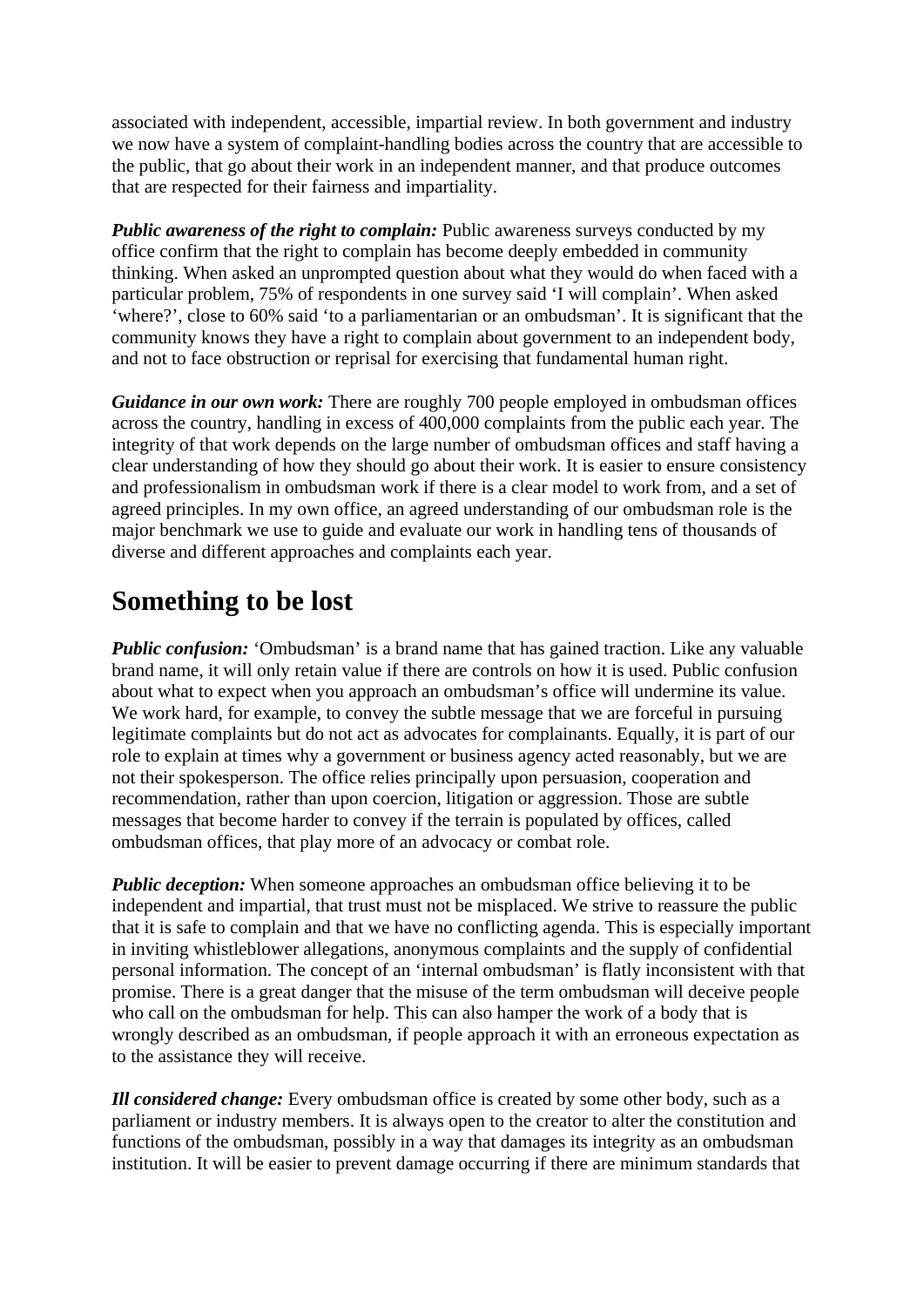must be met before an office can rightly be called an ombudsman office. Safeguarding the concept of an ombudsman is a protection against inappropriate changes being made to individual offices.

#### **Defining a code of ombudsman principles**

How do we go about safeguarding the ombudsman brand name? There are two steps in the answer: defining a code of ombudsman principles, and designing a procedure for applying those principles.

National and international codes for defining the term ombudsman already exist<sup>15</sup>. There is much common ground in those codes, with some difference in content, structure and presentation.

The growing laxity that I referred to earlier in the use of the term ombudsman would suggest that the existing codes have not gained the recognition or influence hoped for. Fresh thinking is needed. Two criticisms can be made of the existing codes.

First, many of them are too long, with too much detail, and they are a mixture of minimum criteria, best practice aspirations, and indistinct and qualified statements. For example, the Commonwealth/Banking Ombudsman draft code to which I referred contains over 21 principles, including statements such as 'desirably the jurisdiction should give 100% industry coverage', and 'the Ombudsman should be provided with sufficient funding'. A code framed in those terms can be read but not applied.

The industry benchmarks applied by ANZOA include 'efficiency' and 'effectiveness', alongside 'independence' and 'impartiality'. All are relevant to ombudsman schemes, but they are measured differently. It is possible using objective criteria to reach a defensible view on whether a particular office is independent: an office is not independent unless the office holder is appointed for a fixed term, can only by removed in limited circumstances, and is not subject to political or industry direction. 'Efficiency' and 'effectiveness' cannot be measured as objectively: they are goals more than conditions.

Secondly, the code of ombudsman principles must adjust to established practice and take account of recent and beneficial growth in the ombudsman institution. This is a shortcoming in the code applied by the International Ombudsman Institute, which still does not admit industry ombudsmen to membership. In Australia there are a large number of equally effective industry and parliamentary ombudsman offices; and some parliamentary ombudsmen also discharge an industry ombudsman function<sup>16</sup>. The range of ombudsman functions has also grown beyond the traditional focus on complaint handling and systemic reviews, and includes compliance auditing, inspections, legislation reviews, and training and

<sup>&</sup>lt;sup>15</sup> Eg, clause 6 of the By-Laws of the International Ombudsman Institute, available at www.law.ualberta.ca. 16 Eg, the Commonwealth Ombudsman is also the Postal Industry Ombudsman, which has jurisdiction over

Australia Post and private postal operators that join the scheme; the Tasmanian and Western Australian Ombudsman both discharge an energy ombudsman function.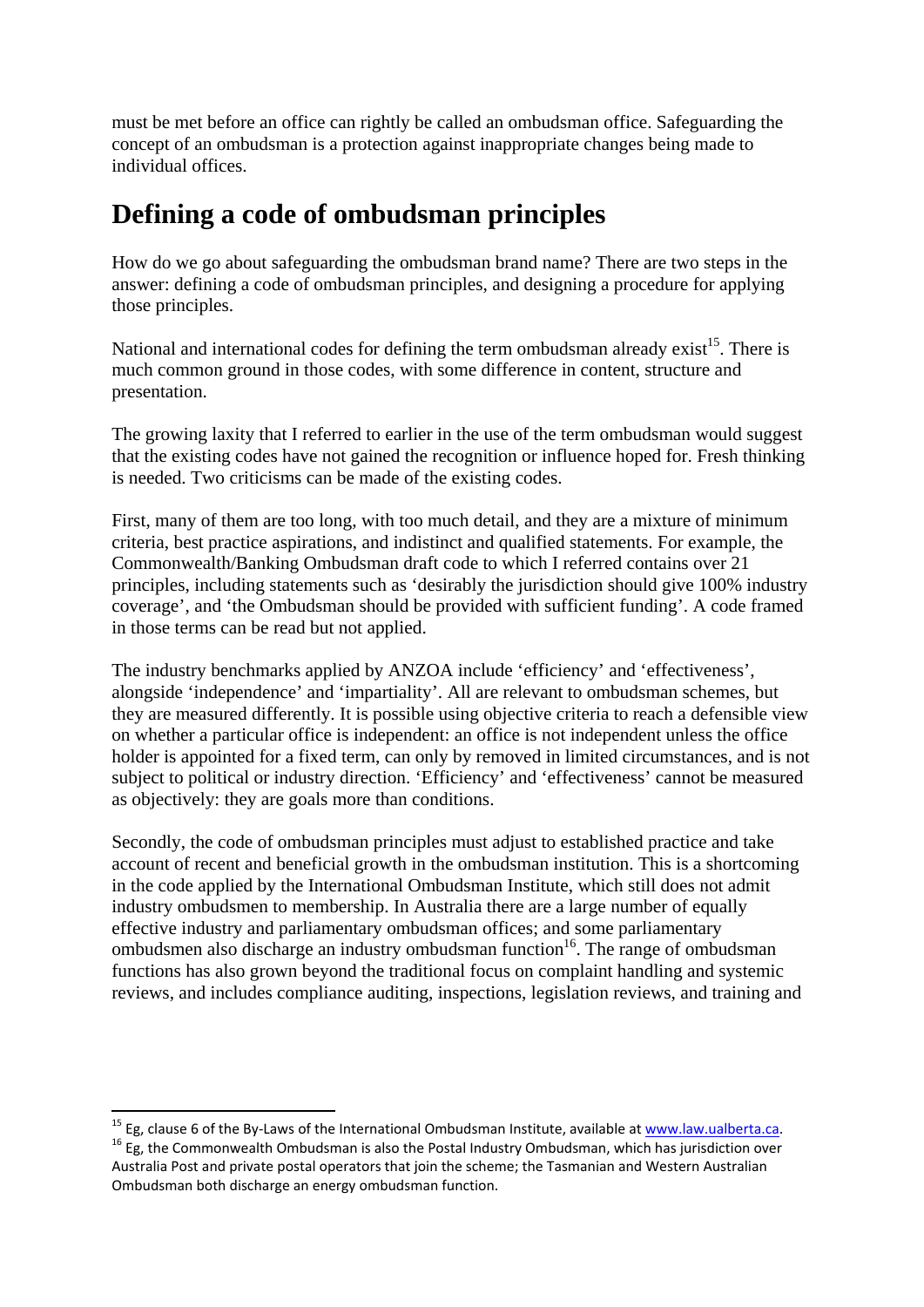publications17. The definition of ombudsman will necessarily focus on the complaint investigation role, but should not exclude or be incompatible with other roles.

These points can be summarised by saying that a helpful and workable definition of the term 'ombudsman' must be relatively brief, and not too detailed or prescriptive; the definition should contain objective criteria, and not aspirations or objectives; and the definition should neither be too narrow nor try to cover every base.

- *Independence:* The office of ombudsman must be established in a way that makes it independent of the agencies being investigated; the person appointed as ombudsman must be appointed for a fixed term, and removable only for misconduct or incapacity according to a clearly defined process; the ombudsman must not be subject to direction; the ombudsman must not be viewed as an advocate for a special interest group; and the ombudsman must have an unconditional right to make public reports and statements on the findings of investigations undertaken by the office.
- *Jurisdiction:* The jurisdiction of the ombudsman should be clearly defined in legislation or in the document establishing the office; the jurisdiction should extend generally to the administrative actions of bodies falling within the ombudsman's jurisdiction; and, subject to judicial oversight, the ombudsman should rule on whether a matter falls within jurisdiction.
- *Powers:* The ombudsman must be able to investigate the fairness of the administrative actions relevant to a complaint; there must be an obligation on those within the ombudsman's jurisdiction to respond to an ombudsman question; the ombudsman must have power to inspect the records of a body relevant to a complaint; and the ombudsman must have the authority at the conclusion of an investigation to prepare a report that is provided to the complainant, containing the ombudsman's findings and recommendations.
- *Accessibility:* There must be no charge for approaching the ombudsman; a person must be able to approach the ombudsman directly; it must be for the ombudsman to decide whether to investigate a complaint; and complaints must be investigated in private, unless there is a reasonable justification for details of the investigation to be reported publicly by the ombudsman (for example, in an annual report, or on other public interest grounds).
- *Procedural fairness:* The procedures that govern the investigation work of the ombudsman must embody a commitment to three fundamental requirements of procedural fairness: the complainant, the agency and any person directly or indirectly criticised by the ombudsman in a report must be given an opportunity to be heard before the investigation is concluded; the actions of the ombudsman and staff must not give rise to a reasonable apprehension of partiality, bias or prejudgment; and reasons must be given by the ombudsman in support of any findings or recommendations.
- *Accountability:* The ombudsman must be required to publish an annual report on the work of the office; and the ombudsman must be responsible - if a parliamentary ombudsman, to the Parliament; and if an industry ombudsman, to an independent board comprising industry and client representatives.

<sup>&</sup>lt;sup>17</sup> See J McMillan, 'The Expanding Ombudsman Role. What Fits? What Doesn't?', available at www.ombudsman.gov.au in 'Speeches and Papers ‐ 2008'.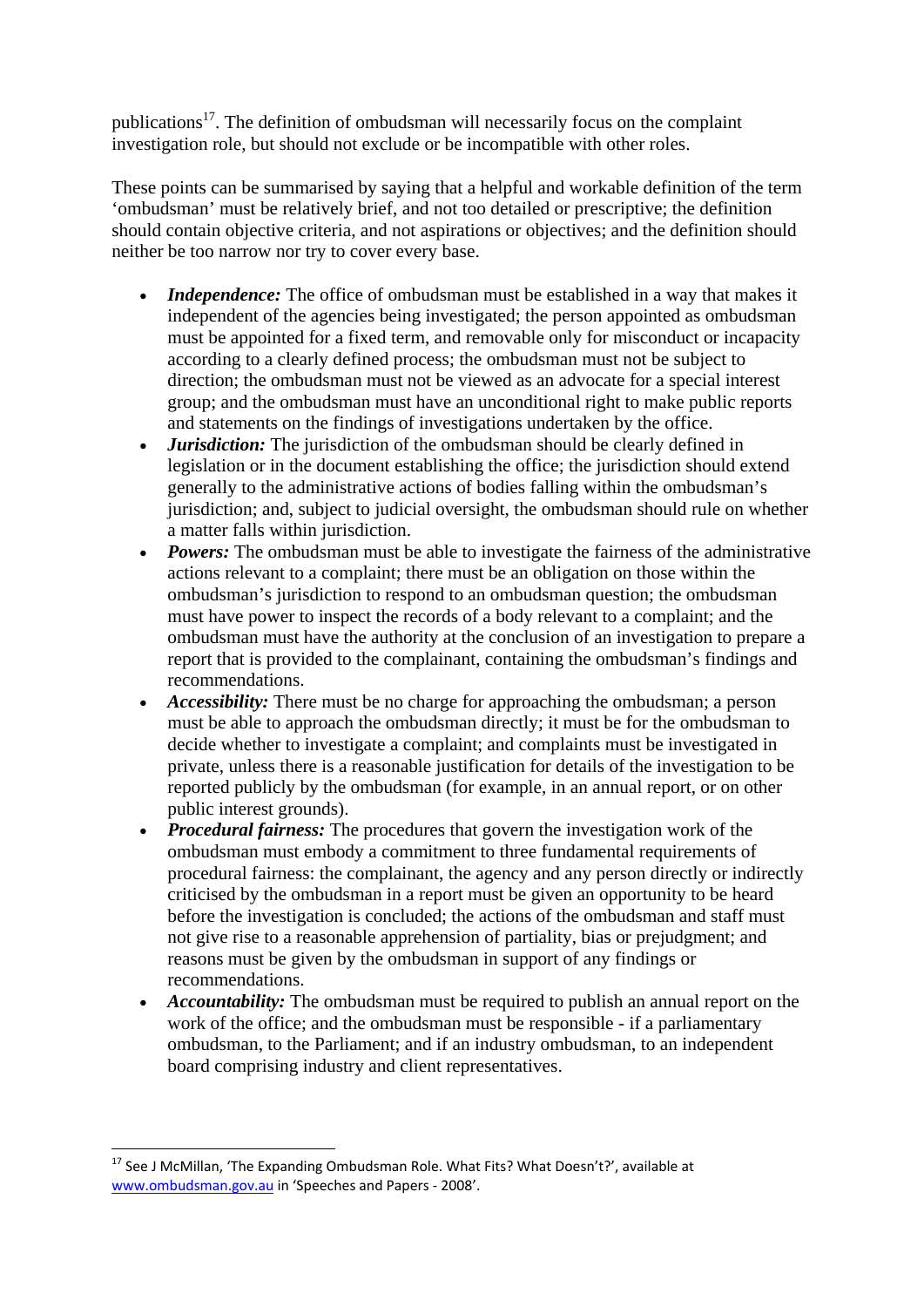Those essential criteria can be supplemented by best practice guidelines. An ombudsman office should aspire to be efficient and effective and to stimulate systemic improvements in the area of the ombudsman's jurisdiction. Best practice guidelines can be developed either by an individual ombudsman office to steer and enhance its work, or by a body such as ANZOA to stimulate best practice among members.

There is scope in guidelines for dealing with issues that are desirable yet contentious and not fundamental to the definition. For example, contentious issues are sometimes excluded from the jurisdiction of particular ombudsman offices, even though similar issues fall within the jurisdiction of other offices. An example is that parliamentary ombudsman can generally investigate penalties imposed by agencies, either individually or as a policy issue, while some industry ombudsman cannot investigate penalties that are imposed on customers for late payment of an account, provided the penalty is imposed according to approved rules. This is an appropriate topic on which generic guidelines could state that an ombudsman's jurisdiction should not be restricted so as to exclude complaint issues that can cause great adversity to members of the public.

# **Designing a procedure for applying the definition**

The next step is to decide how or by whom the criteria for using the term ombudsman should be applied. There are four options to be considered.

*Legislation:* New Zealand provides the chief example of this option being adopted. The *Ombudsman Act 1975* s 28A provides that the term ombudsman is not to be used to describe a scheme unless the Chief Ombudsman has given written consent. To date, an approval has only been granted twice, to the Banking Ombudsman and the Insurance and Savings Ombudsman. The Chief Ombudsman has published a policy statement that contains limited guidance on when approval will be granted, mixed with observations on the justification for the restriction $18$ .

As noted above, there is a partial legislative prohibition in South Australia that restricts the use of the term ombudsman by government agencies. The Access to Justice Advisory Committee also expressed support, but without elaboration, for government prohibiting the use of the term unless prescribed standards were met.

The legislative prohibition option is not a desirable route, at least in Australia. There are now so many parliamentary and industry ombudsman offices that have strong public recognition and acceptance that it would be invidious to impose a scheme at this point in time. Nor would it be a practicable option, given that Australia is a federation with nine legislatures. It is doubtful that the Australian Parliament would have the constitutional authority to legislate a national scheme that could not be circumvented (for example, by ombudsman units that were not incorporated)<sup>19</sup>. Even if all nine legislatures agreed on a common accreditation scheme, there would be objection in principle to the legislatures dictating the use of a term that is now common in the English language.

<sup>&</sup>lt;sup>18</sup> Notice by the Chief Ombudsman Concerning Restrictions on the Use of the Name 'Ombudsman', February 2002 (republished in New Zealand Ombudsmen Annual Report 2001/02.<br><sup>19</sup> An example of how the Australian Parliament could establish a partial scheme, relying on the *Corporations* 

*Act 2001* ss 147 and 601DC, is to prohibit a company from using the name ombudsman without the Minister's consent.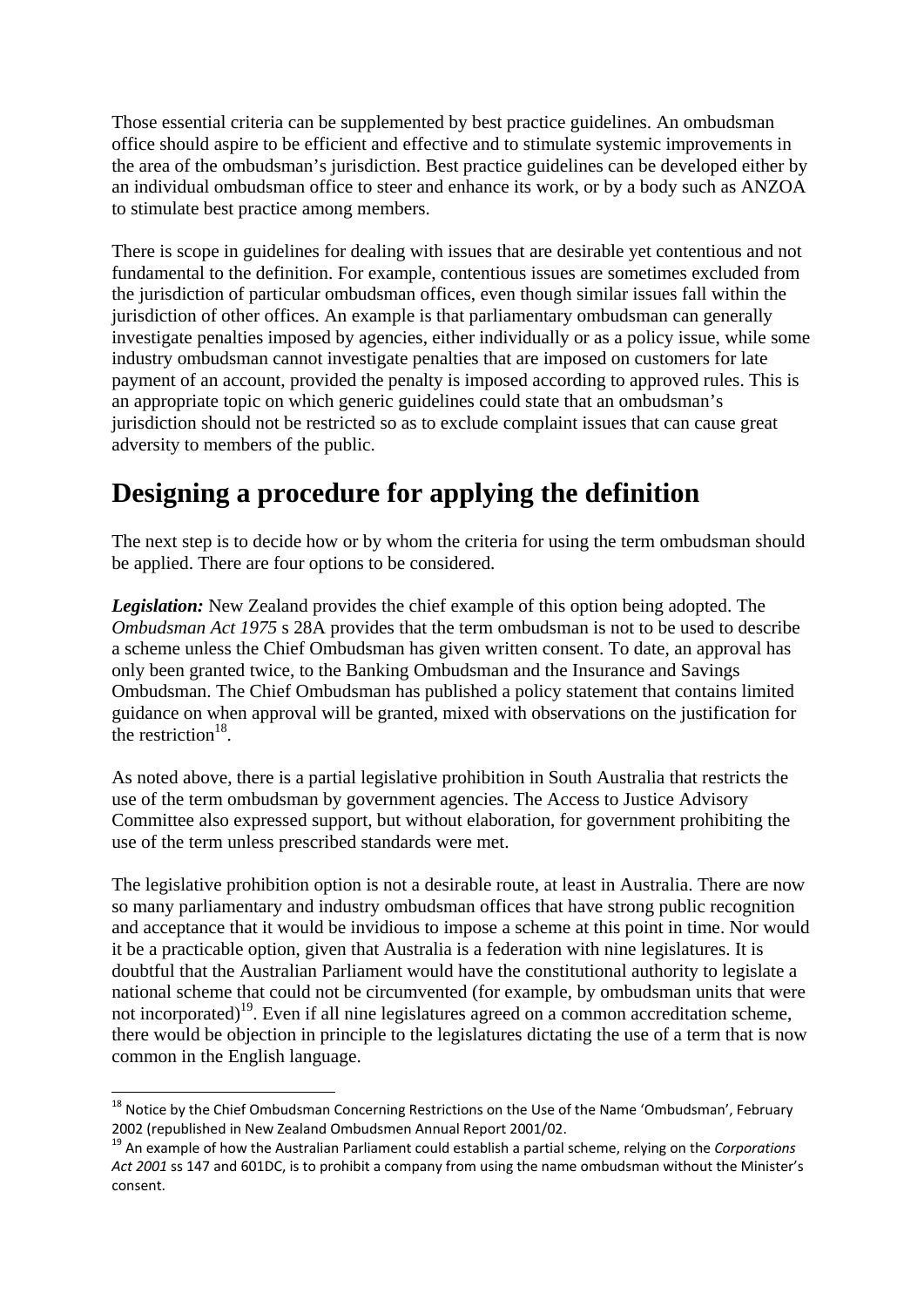A 'light touch' legislative option is for the Australian Parliament to amend the *Ombudsman Act 1976* (Cth) to provide that the Commonwealth Ombudsman, in association with other Australian ombudsman, can publish guidelines on the use of the term ombudsman. The main issue here is whether other ombudsman offices would choose to participate in a scheme that had the imprimatur of the Commonwealth Ombudsman, albeit a national scheme promoted by the Australian Parliament.

The most that need be said at this stage is that it is an option for the Government and Parliament to consider if a new Ombudsman Act is enacted, as proposed by the Commonwealth Ombudsman. An issue that would arise in that process is whether that particular office should now be renamed the Australian Ombudsman, in line with the changed and now entrenched practice in government of describing agencies as Australian Government agencies rather than Commonwealth Government agencies.

*Guidelines/code:* A more promising option is to develop a code or guidelines that are adopted by parliamentary and industry ombudsman offices in Australia. If all or most ombudsman offices publicly endorsed the code, this would impose a powerful pressure on the appropriate use of the term. Individual offices would be in a stronger position in to discourage government agencies or industry bodies in their arena from using the term inappropriately.

The publication of an agreed code would also provide a helpful point of reference for researchers, policy analysts and the media.

*ANZOA accreditation/validation:* ANZOA is currently the only body in Australia that seeks to control the use of the term. This is done by deciding whether an ombudsman scheme will be admitted to full membership of ANZOA.

There is, admittedly, an inherent limitation in this method of protection, since not all ombudsman offices in Australia have chosen to join ANZOA. The number of members has nevertheless grown, and has expanded from the foundation membership of industry ombudsmen to include parliamentary ombudsman offices in both Australia and New Zealand. It is probable that ANZOA membership accreditation will become more influential over time, especially if done by applying a code that has been jointly adopted by existing ombudsman offices.

A similar membership accreditation process administered by the British and Irish Ombudsman Association (BIOA) has been influential in those countries. There are currently 28 voting members of BIOA, and 40 associate members<sup>20</sup>. The BIOA executive is rigorous in deciding whether to admit an applicant to voting membership (four members admitted only to associate membership use the term 'ombudsman' in their title). It is said that BIOA accreditation, especially as a voting member, is treated as a desirable goal by members.

Demonstrating Ombudsman best practice: In a crowded market, the standard setter is the body that excels above others. Arguments for limiting the use of the term ombudsman will fall on barren ground unless those ombudsman offices that can legitimately use the term exemplify the principles they seek to guard. By doing so they make it that harder for other bodies to misappropriate the term. It will become apparent to observers why some offices are called ombudsman offices, and others should not use that term.

<sup>&</sup>lt;sup>20</sup> See www.bioa.org.uk